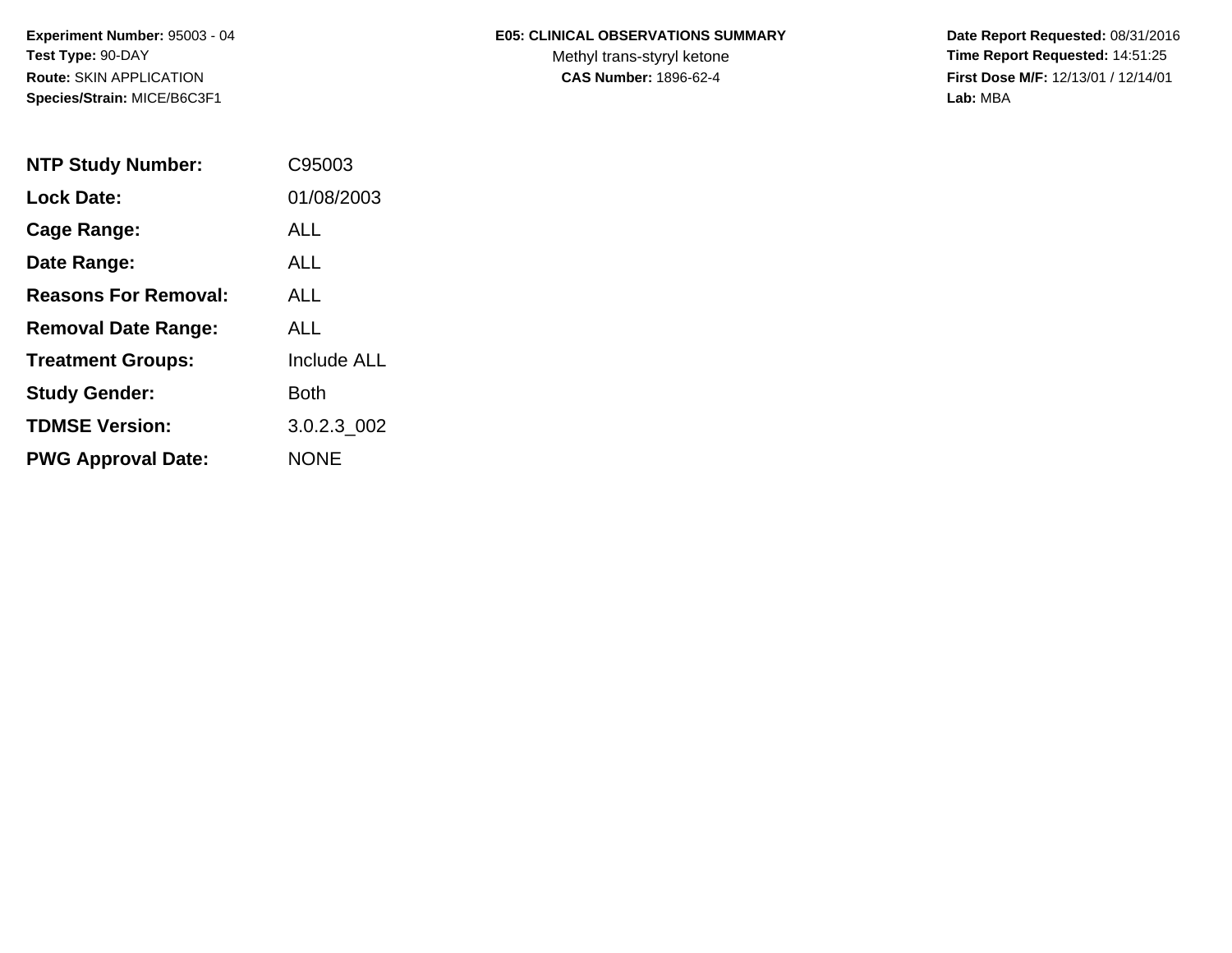## **E05: CLINICAL OBSERVATIONS SUMMARY**

Methyl trans-styryl ketone<br>CAS Number: 1896-62-4

 **Date Report Requested:** 08/31/2016 **Time Report Requested:** 14:51:25 **First Dose M/F:** 12/13/01 / 12/14/01<br>**Lab:** MBA **Lab:** MBA

| <b>SEX: MALE</b>                         | <b>WEEK: 14</b>        |        |                |                |                  |                       |                  |                        |
|------------------------------------------|------------------------|--------|----------------|----------------|------------------|-----------------------|------------------|------------------------|
|                                          | <b>VEHICLE CONTROL</b> |        | 87.5 MG/KG     |                | <b>175 MG/KG</b> |                       | <b>350 MG/KG</b> |                        |
| <b>OBSERVATION</b>                       | <b>CURRENT*</b>        | TOTAL+ | <b>CURRENT</b> | <b>TOTAL</b>   | <b>CURRENT</b>   | <b>TOTAL</b>          | <b>CURRENT</b>   | <b>TOTAL</b>           |
| <b>Irritation</b><br>Site Of Application | 0/0                    | 0/10   | 0/0            | 5/10<br>DAY 36 | 0/0              | 9/10<br><b>DAY 36</b> | 0/0              | 10/10<br><b>DAY 22</b> |
| <b>Thickened</b><br>Site Of Application  | 0/0                    | 0/10   | 0/0            | 0/10           | 0/0              | 0/10                  | 0/0              | 10/10<br><b>DAY 15</b> |
| <b>Ulcer</b><br>Site Of Application      | 0/0                    | 0/10   | 0/0            | 0/10           | 0/0              | 0/10                  | 0/0              | 3/10<br><b>DAY 29</b>  |

\* ANIMALS WITH OBSERVATION IN CURRENT PERIOD / TOTAL ANIMALS OBSERVED IN CURRENT PERIOD (WITHIN 7 DAYS OF RUN DATE)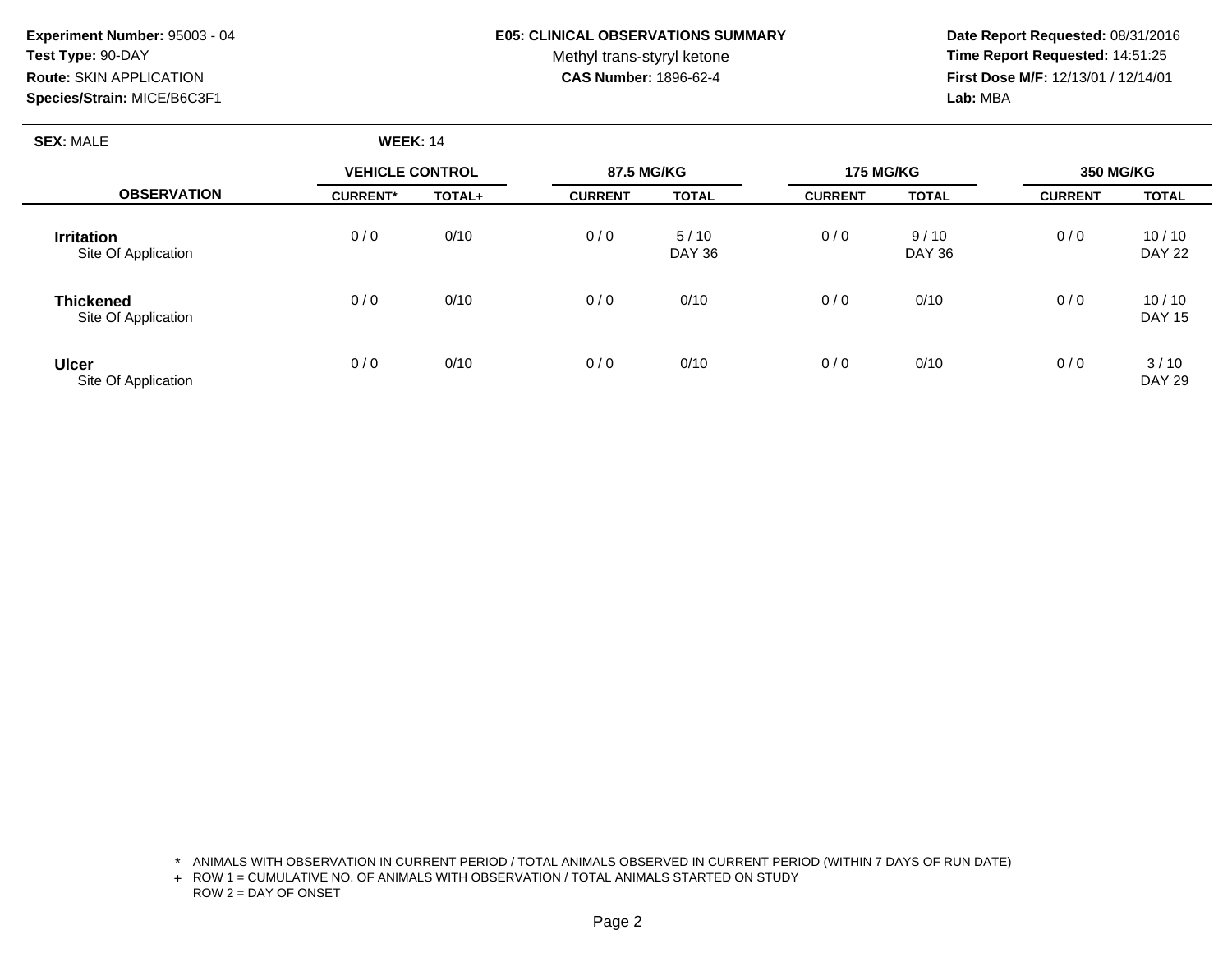#### **E05: CLINICAL OBSERVATIONS SUMMARY**

Methyl trans-styryl ketone<br>CAS Number: 1896-62-4

 **Date Report Requested:** 08/31/2016 **Time Report Requested:** 14:51:25 **First Dose M/F:** 12/13/01 / 12/14/01<br>**Lab:** MBA **Lab:** MBA

| <b>SEX: MALE</b>                         | <b>WEEK: 14</b>  |                |                   |               |  |  |
|------------------------------------------|------------------|----------------|-------------------|---------------|--|--|
|                                          | <b>700 MG/KG</b> |                | <b>1400 MG/KG</b> |               |  |  |
| <b>OBSERVATION</b>                       | <b>CURRENT*</b>  | TOTAL+         | <b>CURRENT</b>    | <b>TOTAL</b>  |  |  |
| <b>Irritation</b><br>Site Of Application | 0/0              | 7/10<br>DAY 8  | 0/0               | 5/10<br>DAY 8 |  |  |
|                                          |                  |                |                   |               |  |  |
| <b>Thickened</b><br>Site Of Application  | 0/0              | 10/10<br>DAY 8 | 0/0               | 9/10<br>DAY 8 |  |  |
| <b>Ulcer</b><br>Site Of Application      | 0/0              | 0/10           | 0/0               | 0/10          |  |  |

\*\*\*END OF MALE DATA\*\*\*

\* ANIMALS WITH OBSERVATION IN CURRENT PERIOD / TOTAL ANIMALS OBSERVED IN CURRENT PERIOD (WITHIN 7 DAYS OF RUN DATE)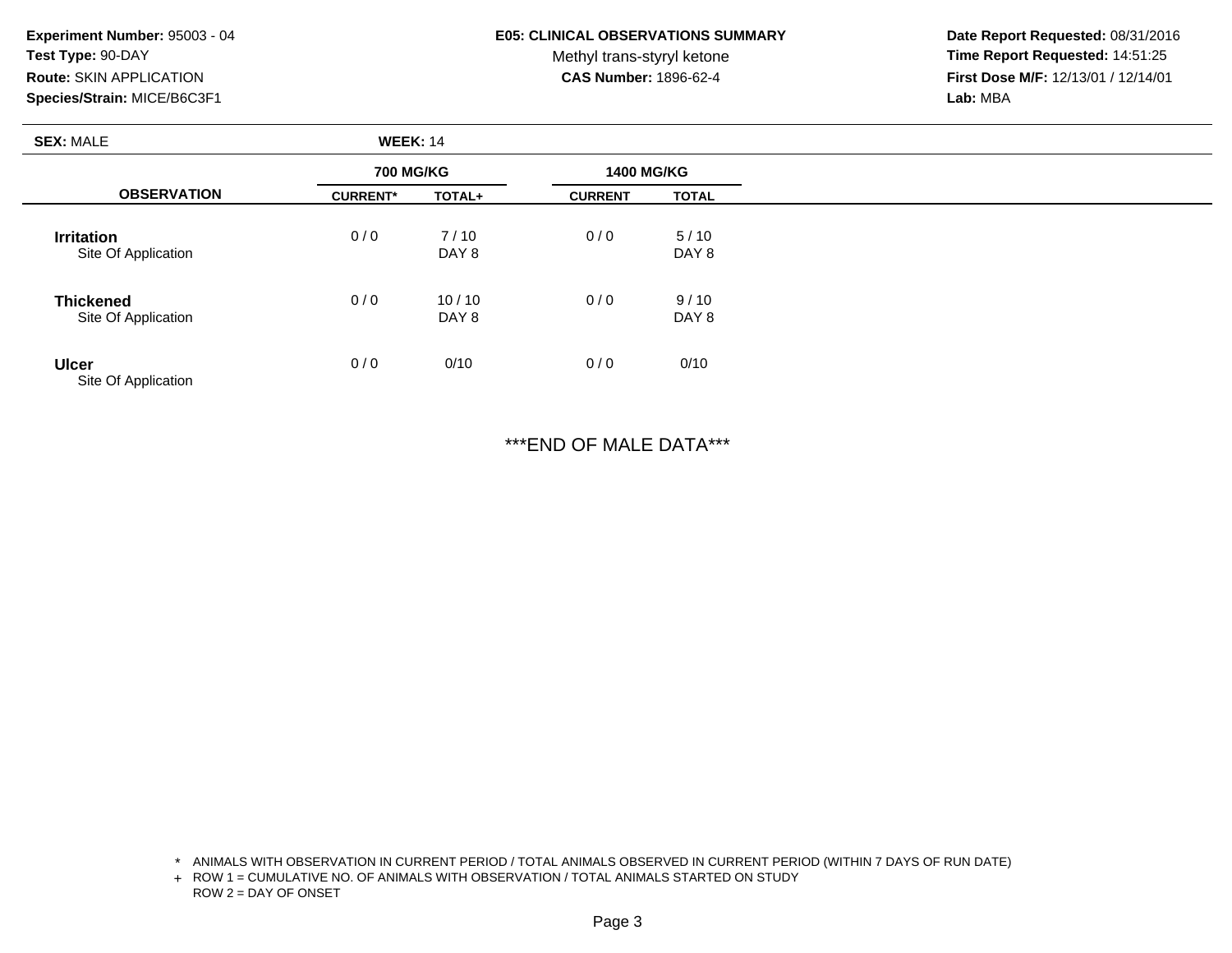## **E05: CLINICAL OBSERVATIONS SUMMARY**

Methyl trans-styryl ketone<br>CAS Number: 1896-62-4

 **Date Report Requested:** 08/31/2016 **Time Report Requested:** 14:51:25 **First Dose M/F:** 12/13/01 / 12/14/01<br>**Lab:** MBA **Lab:** MBA

| <b>SEX: FEMALE</b>                       | <b>WEEK: 14</b>        |        |                |                       |                  |                       |                  |                        |
|------------------------------------------|------------------------|--------|----------------|-----------------------|------------------|-----------------------|------------------|------------------------|
|                                          | <b>VEHICLE CONTROL</b> |        | 87.5 MG/KG     |                       | <b>175 MG/KG</b> |                       | <b>350 MG/KG</b> |                        |
| <b>OBSERVATION</b>                       | <b>CURRENT*</b>        | TOTAL+ | <b>CURRENT</b> | <b>TOTAL</b>          | <b>CURRENT</b>   | <b>TOTAL</b>          | <b>CURRENT</b>   | <b>TOTAL</b>           |
| <b>Irritation</b><br>Site Of Application | 0/0                    | 0/10   | 0/0            | 3/10<br><b>DAY 43</b> | 0/0              | 3/10<br><b>DAY 43</b> | 0/0              | 10/10<br><b>DAY 29</b> |
| <b>Thickened</b><br>Site Of Application  | 0/0                    | 0/10   | 0/0            | 0/10                  | 0/0              | 0/10                  | 0/0              | 10/10<br><b>DAY 15</b> |
| <b>Thin</b>                              | 0/0                    | 0/10   | 0/0            | 0/10                  | 0/0              | 0/10                  | 0/0              | 1/10<br><b>DAY 43</b>  |

\* ANIMALS WITH OBSERVATION IN CURRENT PERIOD / TOTAL ANIMALS OBSERVED IN CURRENT PERIOD (WITHIN 7 DAYS OF RUN DATE)